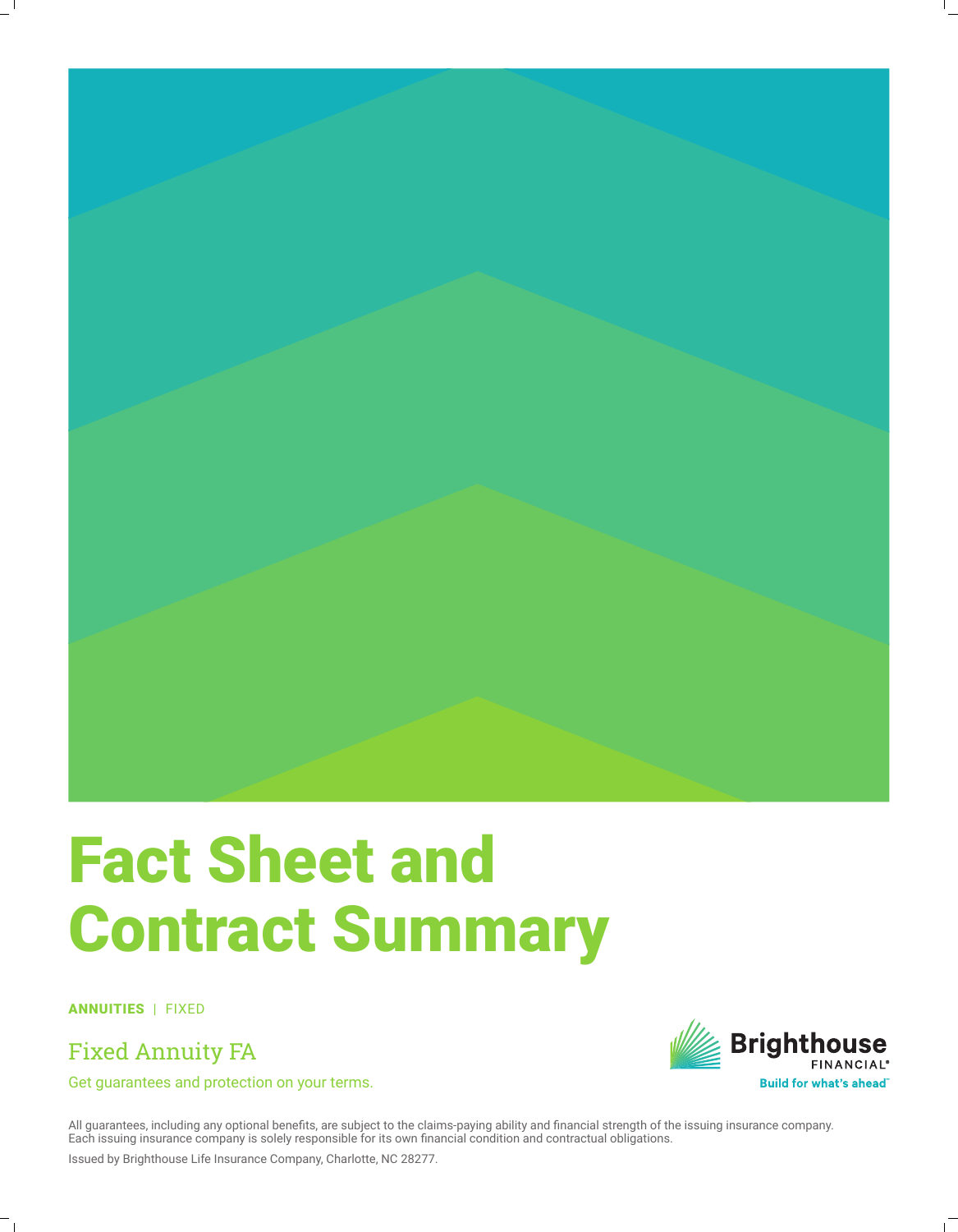**The Fixed Annuity FA** is a single premium deferred fixed annuity with a limited Market Value Adjustment (MVA)<sup>,</sup> that offers you a guaranteed rate of interest for an Initial Guarantee Period. This annuity is designed for long-term retirement savings, and provides you with the opportunity to obtain a stream of payments for life.

You can lock in a guaranteed rate of interest for an Initial Guarantee Period from the available choices.

## **5 Years · 7 Years · 10 Years**

## **Contract Type, Contract Maximums, and Contract Minimums** For Qualified and Non-Qualified Accounts

|                                                        | · Maximum Issue Age: 90 years old                                                                                                                                                                                                                                                                                                              |                                        |                                 |                                                                                                                                                                                                                                         |  |
|--------------------------------------------------------|------------------------------------------------------------------------------------------------------------------------------------------------------------------------------------------------------------------------------------------------------------------------------------------------------------------------------------------------|----------------------------------------|---------------------------------|-----------------------------------------------------------------------------------------------------------------------------------------------------------------------------------------------------------------------------------------|--|
| <b>Single Premium</b><br><b>Deferred Fixed Annuity</b> | • Minimum Purchase Payment: \$5,000<br>• Maximum Purchase Payment: \$1,000,000 (without prior company approval)                                                                                                                                                                                                                                |                                        |                                 |                                                                                                                                                                                                                                         |  |
|                                                        |                                                                                                                                                                                                                                                                                                                                                |                                        |                                 | • Maximum Annuitization Age: 90 years old or 10 years after issue, whichever is later<br>• Withdrawal Charge: Applies to amounts withdrawn in excess of the Free Withdrawal Amount during<br>the entire length of each Guarantee Period |  |
|                                                        |                                                                                                                                                                                                                                                                                                                                                |                                        |                                 |                                                                                                                                                                                                                                         |  |
|                                                        |                                                                                                                                                                                                                                                                                                                                                | <b>During Initial Period</b>           | <b>During Renewal Period(s)</b> |                                                                                                                                                                                                                                         |  |
|                                                        | <b>5 Years</b>                                                                                                                                                                                                                                                                                                                                 | 7%, 6%, 5%, 4%, 3%                     | 5%, 4%, 3%, 2%, 1%              |                                                                                                                                                                                                                                         |  |
| <b>7 Years</b>                                         | 7%, 6%, 5%, 4%, 3%, 2%, 1%                                                                                                                                                                                                                                                                                                                     | 5%, 4%, 3%, 2%, 1%, 0%, 0%             |                                 |                                                                                                                                                                                                                                         |  |
| <b>10 Years</b>                                        | 7%, 6%, 5%, 4%, 3%, 2%, 1%, 0%, 0%, 0%                                                                                                                                                                                                                                                                                                         | 5%, 4%, 3%, 2%, 1%, 0%, 0%, 0%, 0%, 0% |                                 |                                                                                                                                                                                                                                         |  |
| <b>Additional Features</b>                             |                                                                                                                                                                                                                                                                                                                                                |                                        |                                 |                                                                                                                                                                                                                                         |  |
| <b>Jumbo Rate<sup>2</sup></b>                          | For a single premium (or renewal amount) of \$100,000 or more, the initial (or renewal) interest rate will<br>be 0.25% higher than the interest rate on a similar contract with a single premium (or renewal amount)<br>less than \$100,000.                                                                                                   |                                        |                                 |                                                                                                                                                                                                                                         |  |
| <b>Renewal Choices<sup>3</sup></b>                     | When your Guarantee Period ends, you may renew your contract for an available Guarantee Period of<br>your choice. Renewal interest rates will be set periodically.                                                                                                                                                                             |                                        |                                 |                                                                                                                                                                                                                                         |  |
|                                                        | Brighthouse Financial® reserves the right to offer different Guarantee Periods. At the end of the<br>Guarantee Period, there is a 30-day window in which to notify Brighthouse Financial and choose a new<br>Guarantee Period. Otherwise, the contract will automatically renew for the 3-year Guarantee Period,<br>unless otherwise notified. |                                        |                                 |                                                                                                                                                                                                                                         |  |
| <b>Tax-Deferred Earnings<sup>4</sup></b>               | Federal and state income taxes are deferred on all interest earnings until withdrawn.                                                                                                                                                                                                                                                          |                                        |                                 |                                                                                                                                                                                                                                         |  |

<sup>1</sup> Market Value Adjustment (MVA) is not applicable in all states. See contract for complete details.

3 Alaska and New Jersey will automatically renew for a 1-year Guarantee Period with no withdrawal charge.

<sup>&</sup>lt;sup>2</sup> The Jumbo Rate is available when the base crediting rate upon renewal is greater than the contractual Minimum Guaranteed Interest Rate (MGIR). If the base crediting rate upon renewal is equal to the contractual MGIR, the Jumbo Rate is not available.

<sup>4</sup> If the client is buying an annuity to fund a qualified retirement plan or IRA, they should do so for the annuity's features and benefits other than tax deferral. Tax deferral is generally a feature of a qualified retirement plan or IRA, so an annuity would not provide an additional tax deferral benefit. References throughout this material to tax advantages, such as tax deferral and tax-free transfers, are subject to this consideration. The product described in this material is not made available to employer-sponsored qualified retirement plans. For non-qualified annuities, tax deferral is not available to corporations and certain other entities.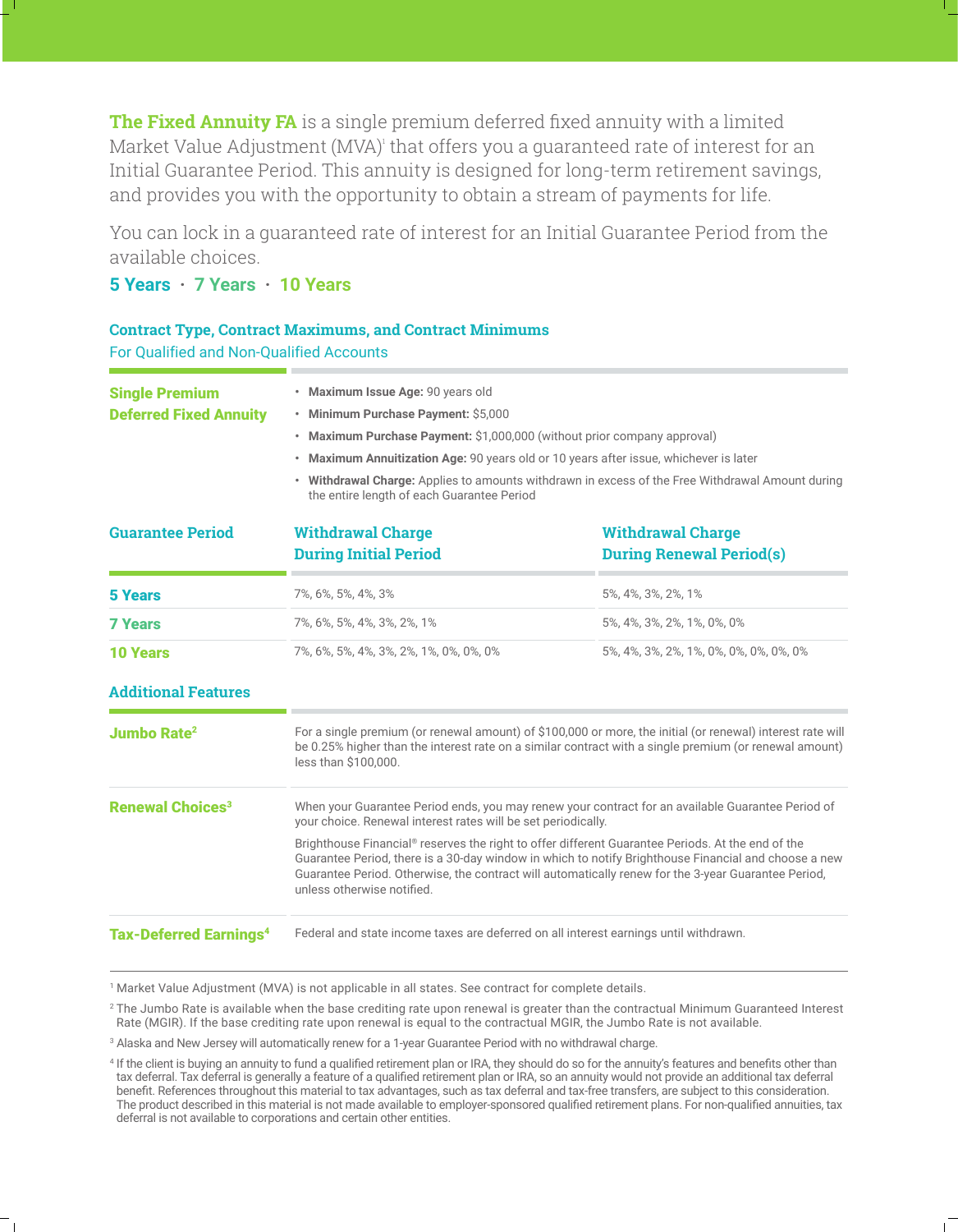| <b>Access to Your Money<sup>5</sup></b>  |                                                                                                                                                                                                                                                                                                                                                                                                                                                                                                                                                                                                                                                                                                                                                                                                                                                                                                                                                                                                                                                                                                |  |
|------------------------------------------|------------------------------------------------------------------------------------------------------------------------------------------------------------------------------------------------------------------------------------------------------------------------------------------------------------------------------------------------------------------------------------------------------------------------------------------------------------------------------------------------------------------------------------------------------------------------------------------------------------------------------------------------------------------------------------------------------------------------------------------------------------------------------------------------------------------------------------------------------------------------------------------------------------------------------------------------------------------------------------------------------------------------------------------------------------------------------------------------|--|
| <b>Free Withdrawals</b>                  | The following amounts may be withdrawn free of withdrawal charge and MVA:                                                                                                                                                                                                                                                                                                                                                                                                                                                                                                                                                                                                                                                                                                                                                                                                                                                                                                                                                                                                                      |  |
|                                          | • Each year after the first contract year: 10% of the account value, as of the prior contract anniversary                                                                                                                                                                                                                                                                                                                                                                                                                                                                                                                                                                                                                                                                                                                                                                                                                                                                                                                                                                                      |  |
|                                          | . During the 30-day window after the end of a Guarantee Period; up to the full account value                                                                                                                                                                                                                                                                                                                                                                                                                                                                                                                                                                                                                                                                                                                                                                                                                                                                                                                                                                                                   |  |
|                                          | If an IRA, there are amounts you may be required to withdraw from this account after age 701/2 under<br>the IRS required minimum distribution rules (includes any free withdrawals already taken in the<br>current contract year)                                                                                                                                                                                                                                                                                                                                                                                                                                                                                                                                                                                                                                                                                                                                                                                                                                                              |  |
| <b>Limited MVA</b>                       | A limited Market Value Adjustment (MVA) may apply to all withdrawals in excess of the Free<br>Withdrawal Amount during the entire Guarantee Period and to annuitizations (except in each<br>case during the 30-day period at the start of a renewal Guarantee Period). On full withdrawals or<br>annuitizations, the MVA will never adjust the account value below the purchase payment amount,<br>compounded annually at the Minimum Guaranteed Interest Rate stated in your contract (adjusted for<br>prior withdrawals and taxes). Withdrawal charges, however, may reduce the account value below this<br>amount. An MVA may not apply in all states. The MVA may be either positive or negative, depending<br>on the relationship between the current market interest rate and the interest rate in effect during your<br>Guarantee Period. Generally, a decrease in market interest rates may result in a somewhat higher net<br>amount payable to you on withdrawal; an increase in interest rates may result in a somewhat lower net<br>payment to you. See your contract for details. |  |
| <b>Interest</b><br><b>Income Program</b> | • Withdrawal Amount: Equal to the interest credited during the previous contract month<br>• Frequency: Monthly<br>• Availability: Immediately                                                                                                                                                                                                                                                                                                                                                                                                                                                                                                                                                                                                                                                                                                                                                                                                                                                                                                                                                  |  |
|                                          | These withdrawals will not be subject to withdrawal charges or an MVA as long as they do not exceed<br>the Free Withdrawal Amount discussed above. The program may be stopped and restarted at any time.<br>Withdrawals reduce the account value and the value of the death benefit.                                                                                                                                                                                                                                                                                                                                                                                                                                                                                                                                                                                                                                                                                                                                                                                                           |  |
| <b>Principal</b><br><b>Guarantee</b>     | Upon full withdrawal during the 30-day window following a Guarantee Period, the amount you receive is<br>guaranteed not to be less than your purchase payment amount, less any amounts previously withdrawn<br>or applied to an annuity option, less taxes. In no event will the interest rate be less than the Minimum<br>Guaranteed Interest Rate stated in your contract.                                                                                                                                                                                                                                                                                                                                                                                                                                                                                                                                                                                                                                                                                                                   |  |
| <b>Guaranteed</b><br><b>Lifetime</b>     | • Life Income Annuity: With and without Guarantee Periods<br>• Joint and Last Survivor Annuity: With and without Guarantee Periods                                                                                                                                                                                                                                                                                                                                                                                                                                                                                                                                                                                                                                                                                                                                                                                                                                                                                                                                                             |  |
| <b>Payout Options</b>                    | Annuitization of your account value will be subject to an MVA, provided that no adjustment will be made<br>during the 30-day period after the start of a Guarantee Period subsequent to the Initial Guarantee Period.                                                                                                                                                                                                                                                                                                                                                                                                                                                                                                                                                                                                                                                                                                                                                                                                                                                                          |  |
|                                          | Income Payments: Income payments can start 13 months after the Issue Date and must start by the<br>Maturity Date, which is the contract anniversary after the later of the annuitant's 90th birthday or 10<br>years after issue.                                                                                                                                                                                                                                                                                                                                                                                                                                                                                                                                                                                                                                                                                                                                                                                                                                                               |  |
| <b>Protection Features</b>               |                                                                                                                                                                                                                                                                                                                                                                                                                                                                                                                                                                                                                                                                                                                                                                                                                                                                                                                                                                                                                                                                                                |  |
| <b>Death Benefit</b>                     | Upon the death of the owner, the full account value is payable to the beneficiary and is not subject to a<br>withdrawal charge or MVA.                                                                                                                                                                                                                                                                                                                                                                                                                                                                                                                                                                                                                                                                                                                                                                                                                                                                                                                                                         |  |
| <b>Special Waivers</b>                   | Withdrawal charges and MVA will be waived under certain limited conditions:                                                                                                                                                                                                                                                                                                                                                                                                                                                                                                                                                                                                                                                                                                                                                                                                                                                                                                                                                                                                                    |  |
| of Charges                               | • Nursing Home Waiver<br>• Terminal Illness Waiver                                                                                                                                                                                                                                                                                                                                                                                                                                                                                                                                                                                                                                                                                                                                                                                                                                                                                                                                                                                                                                             |  |
|                                          | Age and other restrictions apply. These special waivers may not be available in all states.                                                                                                                                                                                                                                                                                                                                                                                                                                                                                                                                                                                                                                                                                                                                                                                                                                                                                                                                                                                                    |  |

 $^5$  Withdrawals of taxable amounts are subject to ordinary income tax. Withdrawals made before age 59½ may also be subject to a 10% federal income tax penalty. Distributions of taxable amounts from a non-qualified annuity may also be subject to the 3.8% Unearned Income Medicare Contribution tax that is generally imposed on interest, dividends, and annuity income if your modified adjusted gross income exceeds the applicable threshold amount. Withdrawals will reduce the death benefit and account value. Withdrawals may be subject to withdrawal charges.